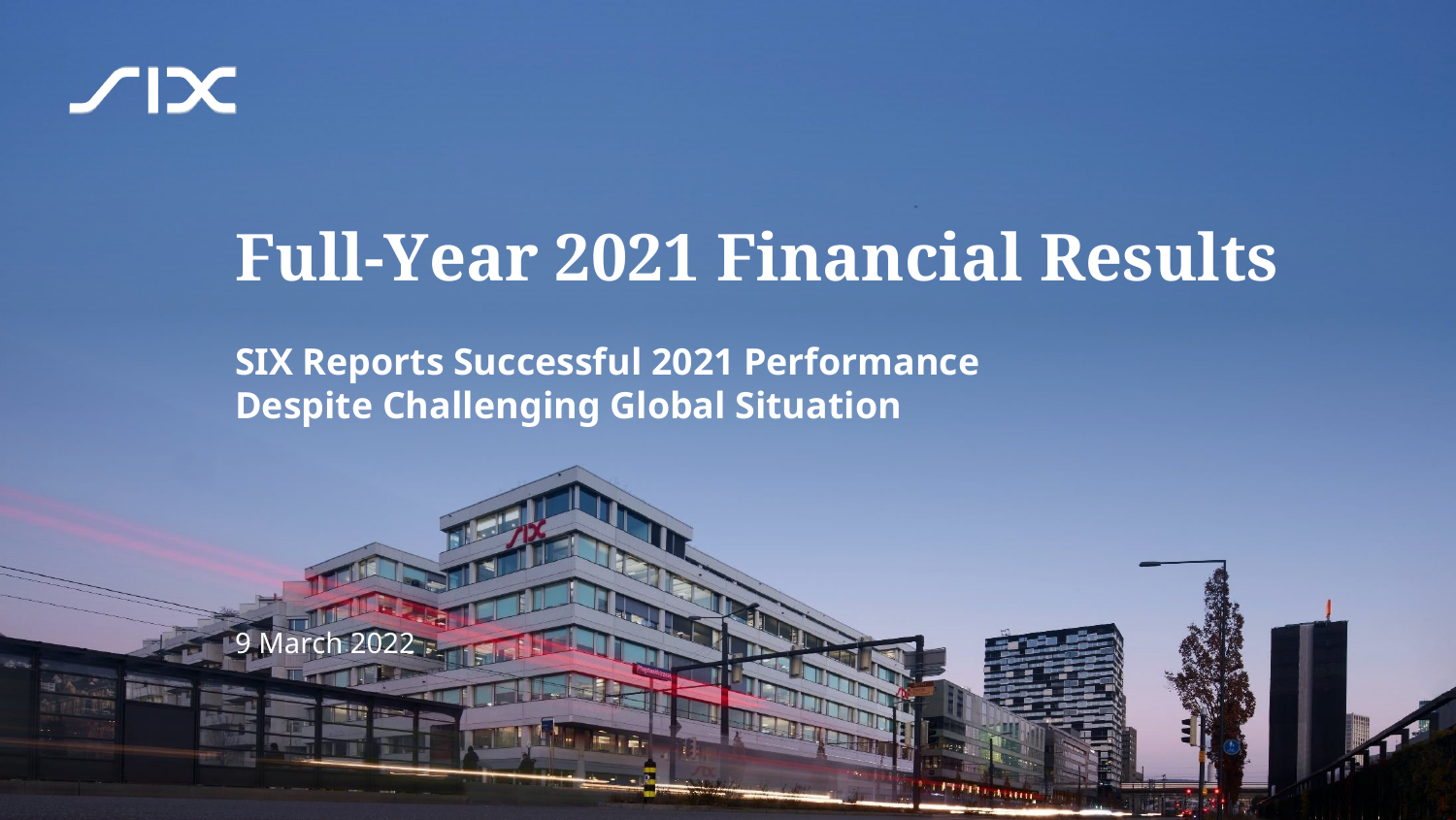## **Agenda**



## **Business Performance & Highlights 2021** Jos Dijsselhof, CEO



## **Financial Results 2021**

Daniel Schmucki, CFO

**3**



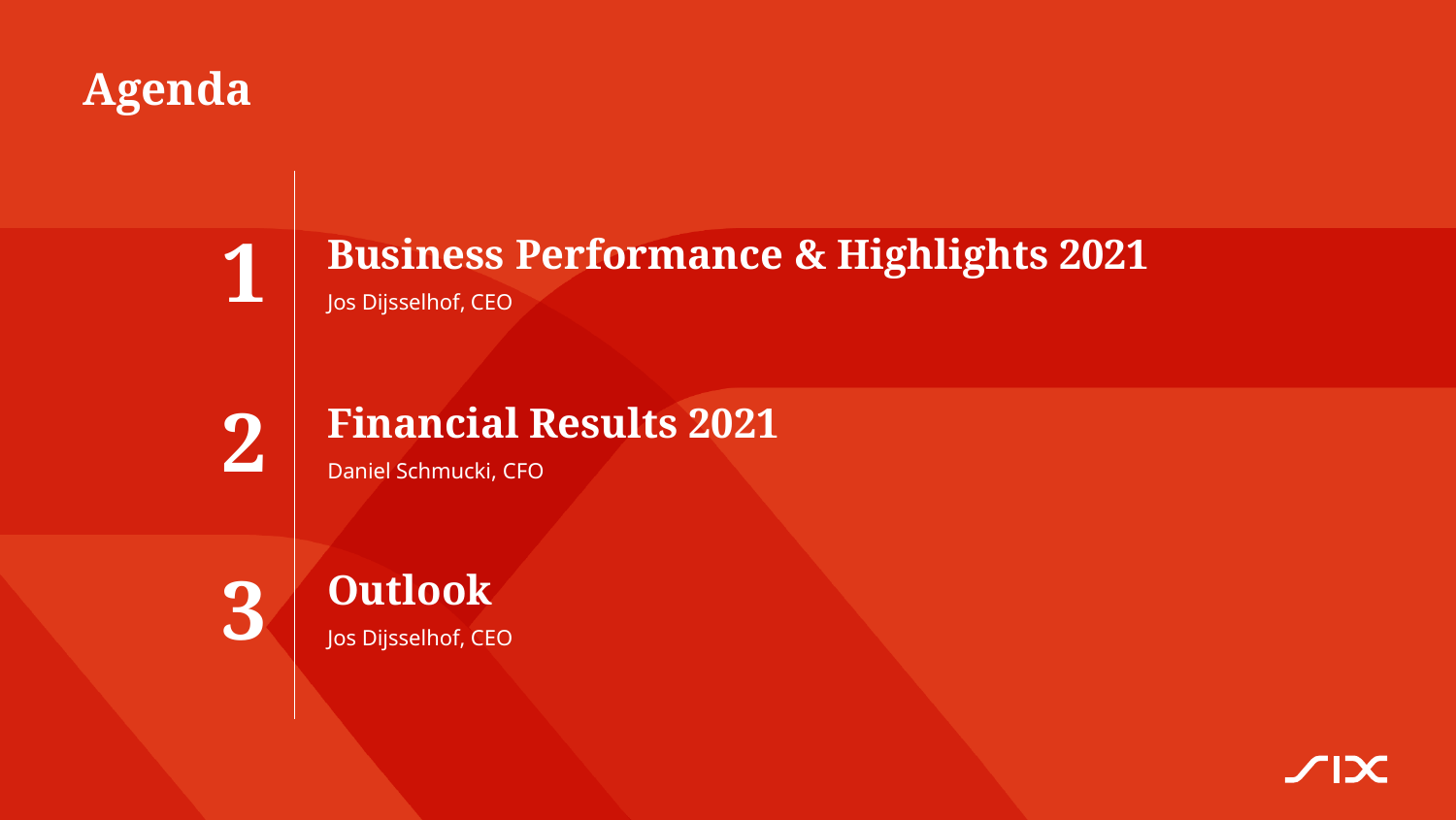## **Business Performance & Highlights 2021 1**

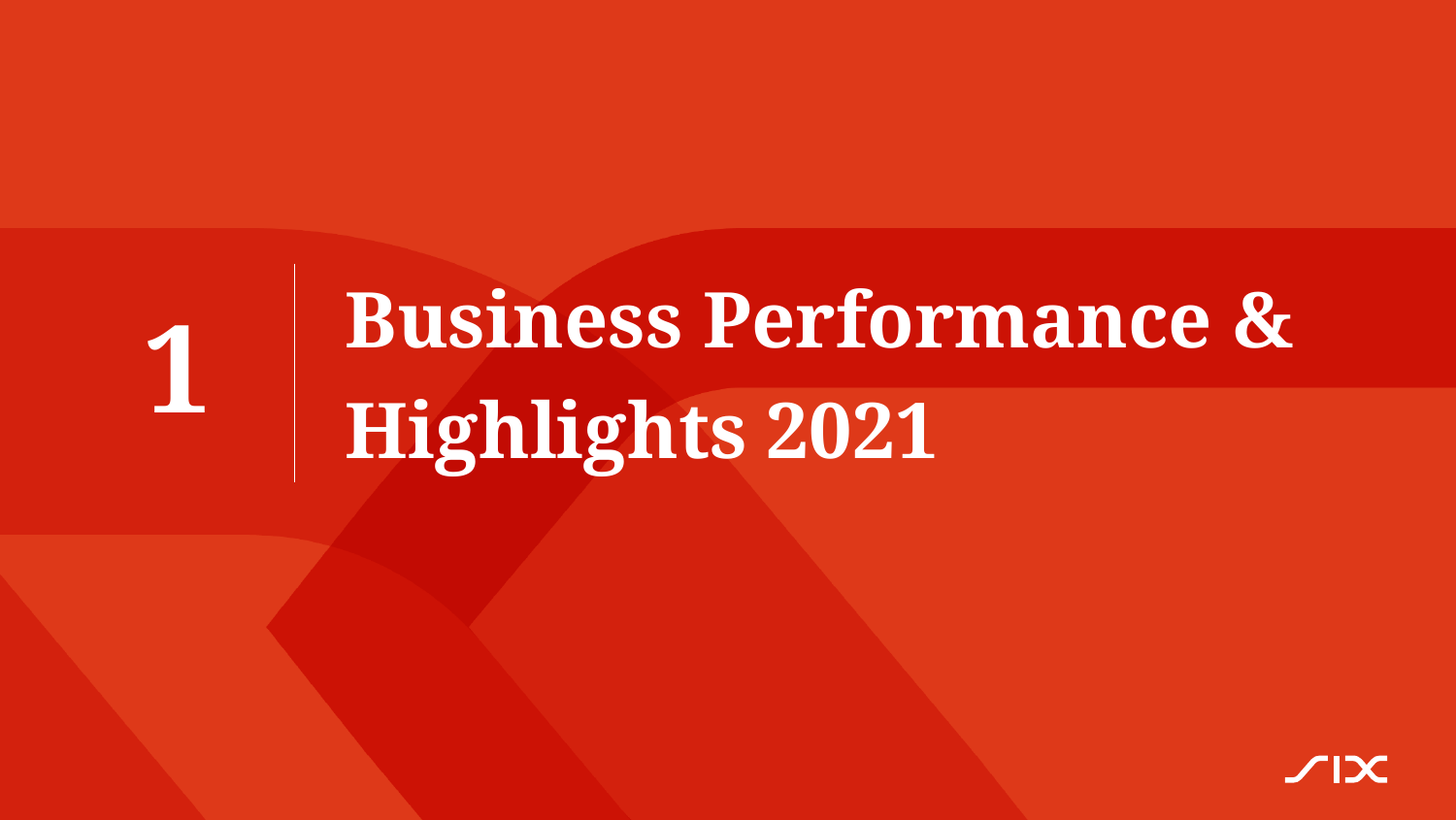## **2021 Business Highlights & Performance – Successful Execution of Our Ambitious Growth Strategy**

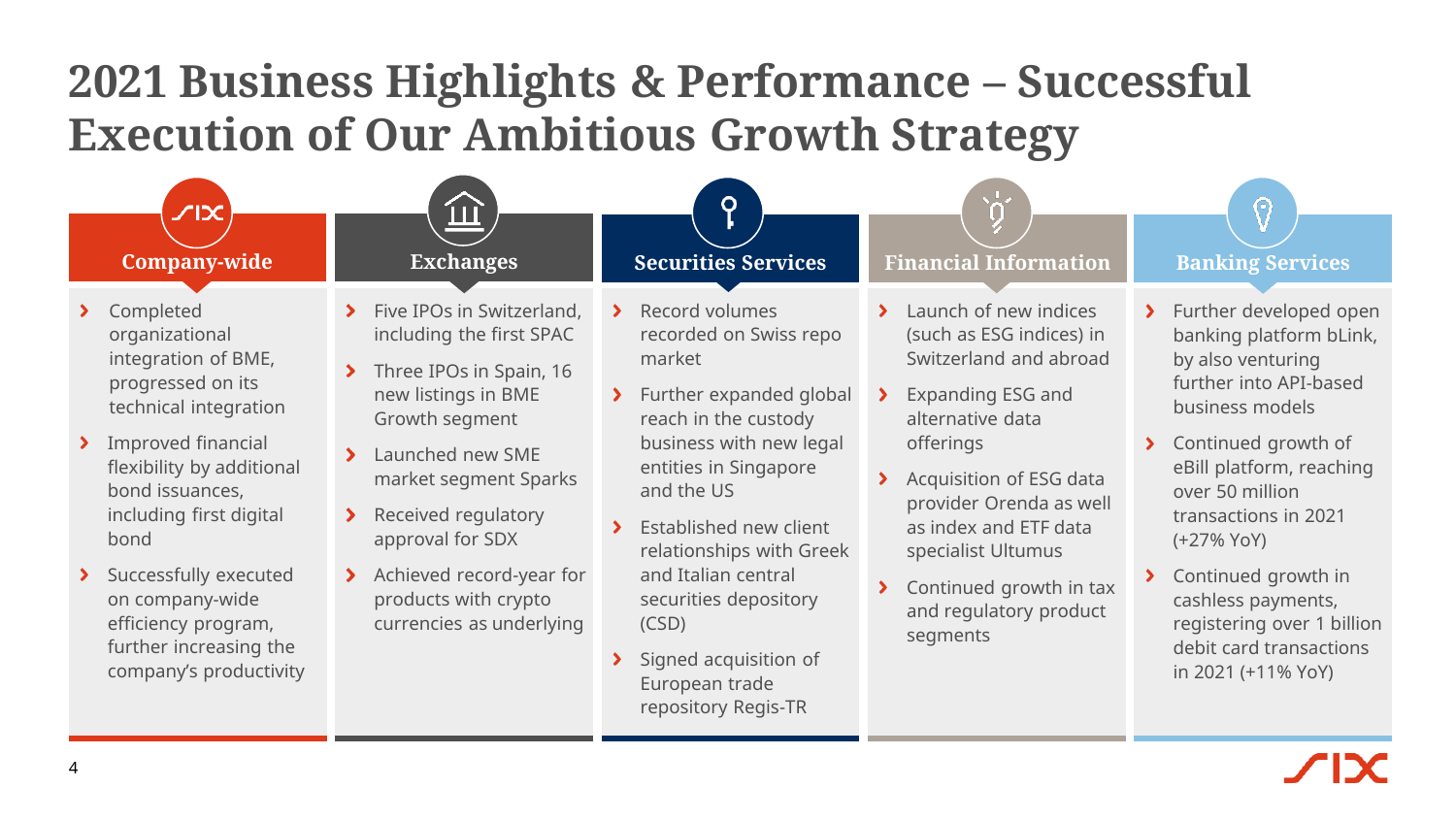## **Summary of Full-Year 2021 Financial Results**

| <b>Operating Income</b><br>$\bigoplus$<br>$1'498.3$ mCHF / YoY +8.9% <sup>1</sup><br>Pro forma 1'515.8 mCHF / YoY -1.2% <sup>2</sup> | Year-on-year increase of Operating Income of 8.9% was mainly due to the full-year contribution<br>of the Spanish units acquired in June 2020 <sup>1</sup> . Despite a normalization of market volatility compared<br>to the record levels in 2020, SIX was able to almost match previous year's operating income on a<br>like-for-like basis <sup>2</sup> due to successful execution of various growth initiatives. |
|--------------------------------------------------------------------------------------------------------------------------------------|----------------------------------------------------------------------------------------------------------------------------------------------------------------------------------------------------------------------------------------------------------------------------------------------------------------------------------------------------------------------------------------------------------------------|
| <b>EBITDA</b><br>$421.7$ mCHF / YoY +14.8% <sup>1</sup><br>Pro forma 450.2 mCHF / YoY -6.3% <sup>2</sup>                             | EBITDA totaled 421.7 mCHF in 2021. Besides the full-year contribution of the Spanish units,<br>first synergy realizations from the BME acquisition as well as the diligent execution of the<br>ongoing efficiency program helped to almost match the 2020 result which had been boosted<br>by extraordinary effects, such as record-high market volatility and non-EU Equivalence.                                   |
| <b>Group Net Profit</b><br>73.5 mCHF / YoY -83.2%<br>Adjusted 174.7 mCHF / YoY +37.3% <sup>3</sup>                                   | Despite the improved operating result, the Group Net Profit in 2021 decreased compared to<br>the previous year. This effect is due to an M&A-related impairment of Worldline in 2021 as well<br>as extraordinary net financial income in 2020 also related to the Worldline stake of SIX. Without<br>Worldline-related effects, Group Net Profit rose 37.3% compared to the previous year.                           |
| 2022-2024 Financial Outlook<br><b>Q</b><br>$>4\%$ Growth p.a.                                                                        | For the 2022-2024 horizon, SIX aims to increase its revenues by more than 4% annually, mainly by<br>realizing further revenue synergies from the BME acquisition and introducing new products<br>and services along the entire value chain. Together with realizing cost synergies and an already<br>launched cost optimization program, the Group's profitability will also be increased gradually.                 |

- (1) Reported SIX financial results in the comparison year 2020 include BME results since closing in June 2020 only.
- (2) Include pro forma BME figures for the entire year 2020 in order to create a like-for-like basis for year-on-year comparison.
- (3) Adjusted for effects from the participation in Worldline SA.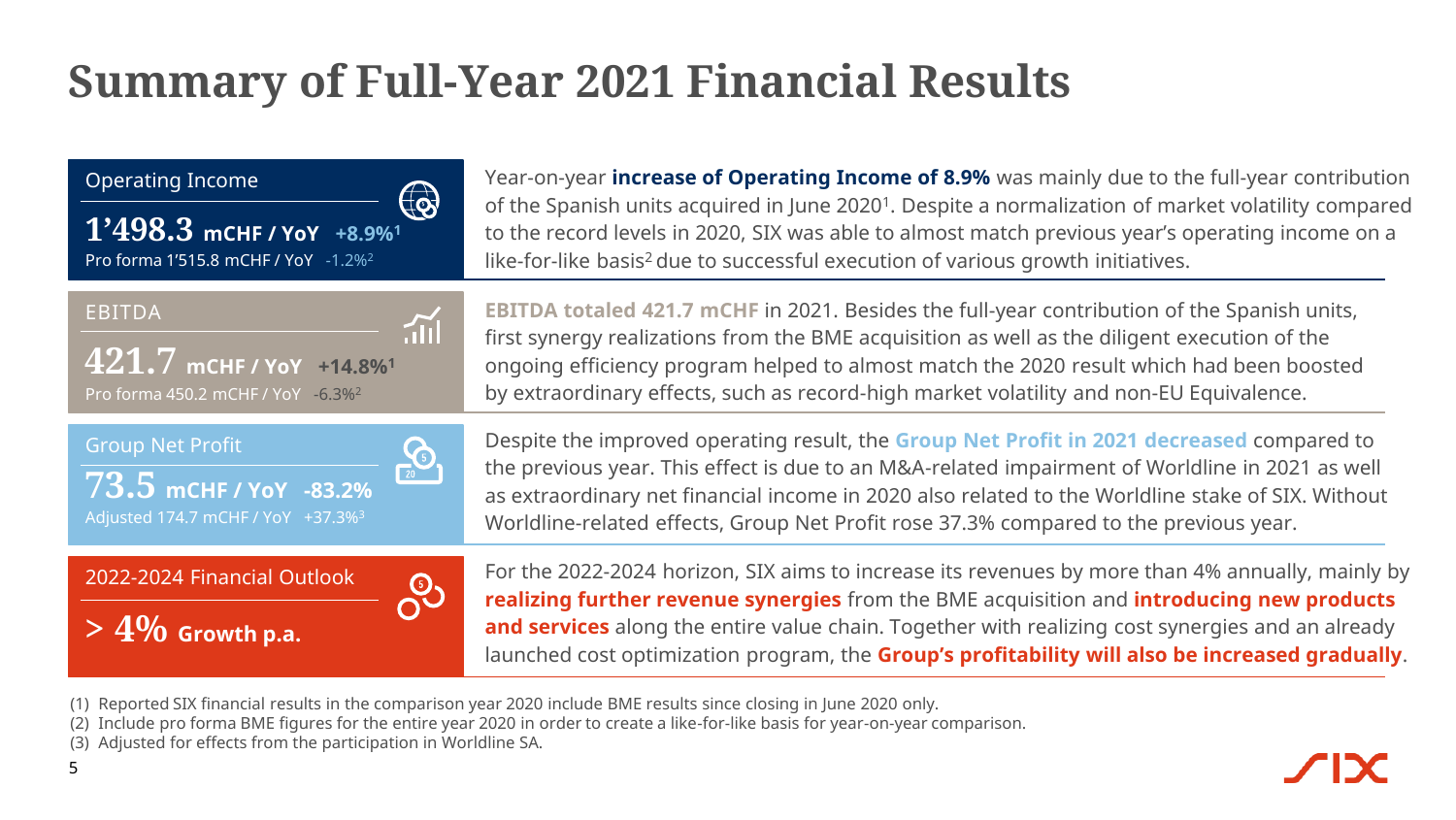## **Financial Results 2021**

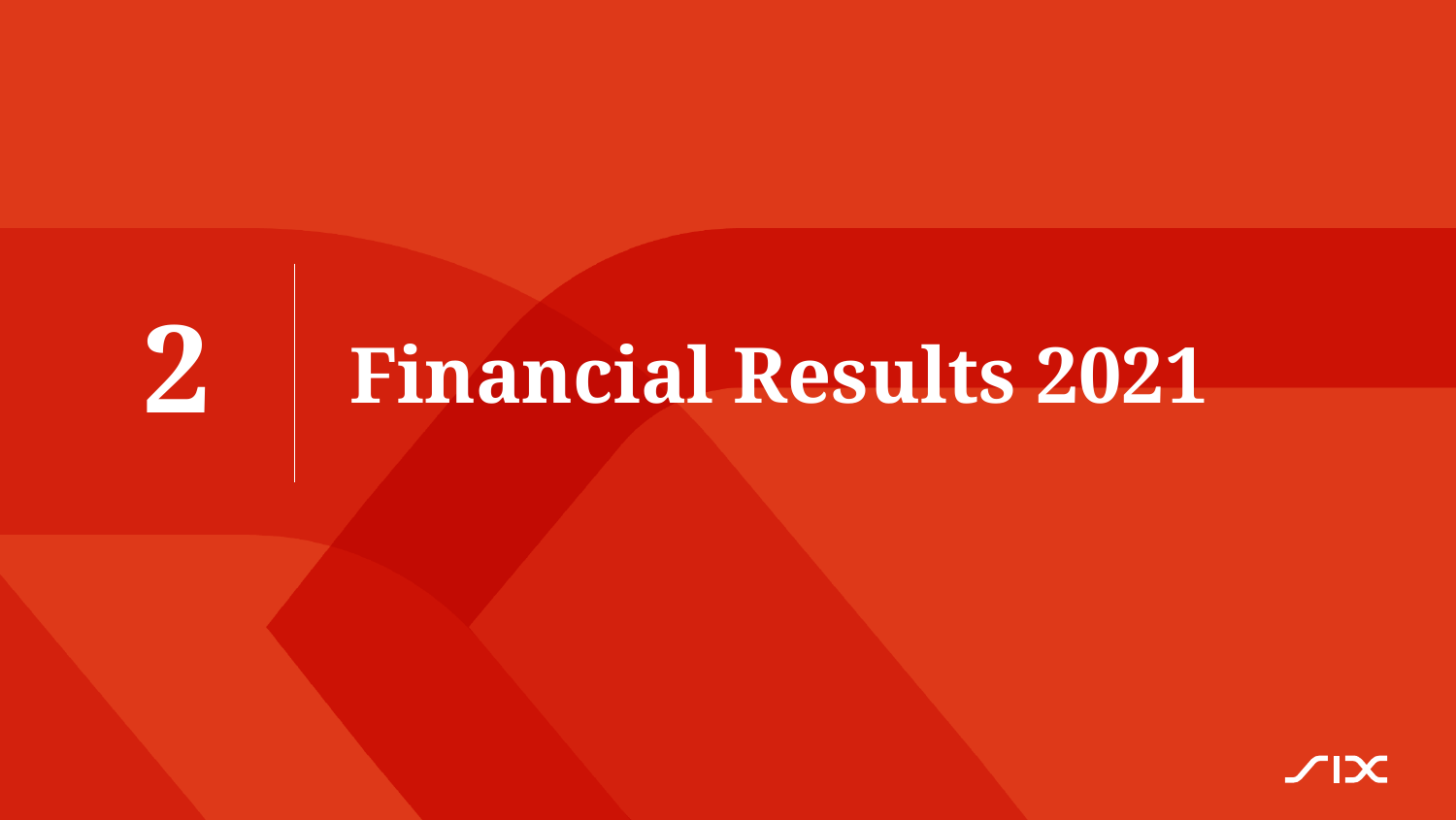## **SIX Grows and Increases Its Profitability Thanks to the Successful Integration of BME**

|                                          | <b>FY 2021 (MCHF)</b>                        | <b>FY 2020 (mCHF)</b>   | $\Delta$ (%) |
|------------------------------------------|----------------------------------------------|-------------------------|--------------|
| <b>Total Operating</b><br>Income         | 1'498.3                                      | 1'375.9                 | $+8.9%$      |
|                                          |                                              | 1'515.8 <sup>1</sup>    | $-1.2%$      |
| <b>Total Operating</b>                   | $-1'076.6$                                   | $-1'008.6$              | $+6.7%$      |
| <b>Expenses</b>                          |                                              | $-1'065.7$ <sup>1</sup> | $+1.0%$      |
| <b>EBITDA</b>                            | 421.7                                        | $367.3 + 14.8\%$        |              |
|                                          |                                              | 450.2 <sup>1</sup>      | $-6.3%$      |
| 3'685<br><b>Workforce:</b><br><b>FTE</b> | A<br><b>S&amp;P Group Rating:</b><br>(stable | <b>Net Debt/EBITDA:</b> | 1.57         |



**Total Operating Income** increased by 8.9%, mainly due to the full-year contribution from BME in 2021. Despite market volatility normalized compared to the record values in 2020, SIX was able to almost match previous year's operating income on a like-for-like basis due to the successful execution of several growth initiatives.

The full-year inclusion of the Spanish units also led to an increase in **Total Operating Expenses**. First synergy realizations from the BME acquisition as well as the diligent execution of the on-going efficiency program CIP (Continuous Improvement Program) led to a limited cost increase of only 6.7% compared to 2020.

As a result, **EBITDA** increased by 14.8% to 421.7 mCHF, resulting in an EBITDA margin of 28% (+1pp vs. 2020).

(1) Include pro forma BME figures for the entire year 2020 in order to create a like-for-like basis for year-on-year comparison.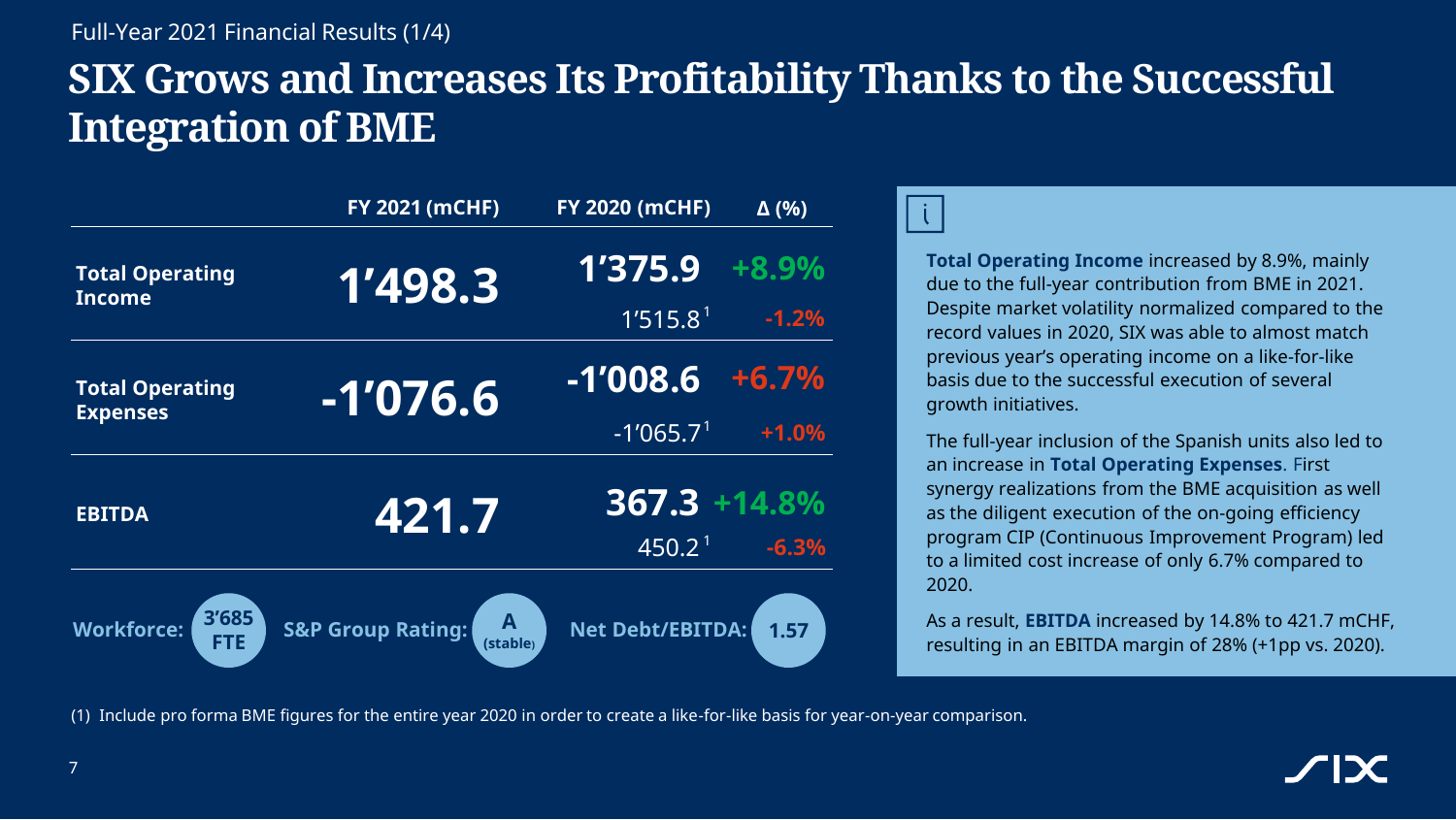#### Full-Year 2021 Financial Results (2/4)

### **Market Share for Swiss Equities on SIX Swiss Exchange Returned to Competitive Levels in 2021 But Remains Above Market Share of Top 5 European Peer Exchanges**

**Market share (in %) of Swiss and of Spanish equities and top 5 EU/UK peer exchanges<sup>1</sup> (monthly averages)**



- In February 2021, **Switzerland and UK restored stock exchange equivalence**, ending the period where Swiss equities were exclusively traded in Switzerland. As expected, the market share of Swiss equities of SIX Swiss Exchange decreased in the following months from 100% to about 70% in December 2021.
- The market share of SIX at year-end remains **well above the average of the top 5 EU/UK peer exchanges**.
- By operating the most liquid and most resilient order books for Swiss shares, **SIX strives to maintain its higher market share relative to its European peers**.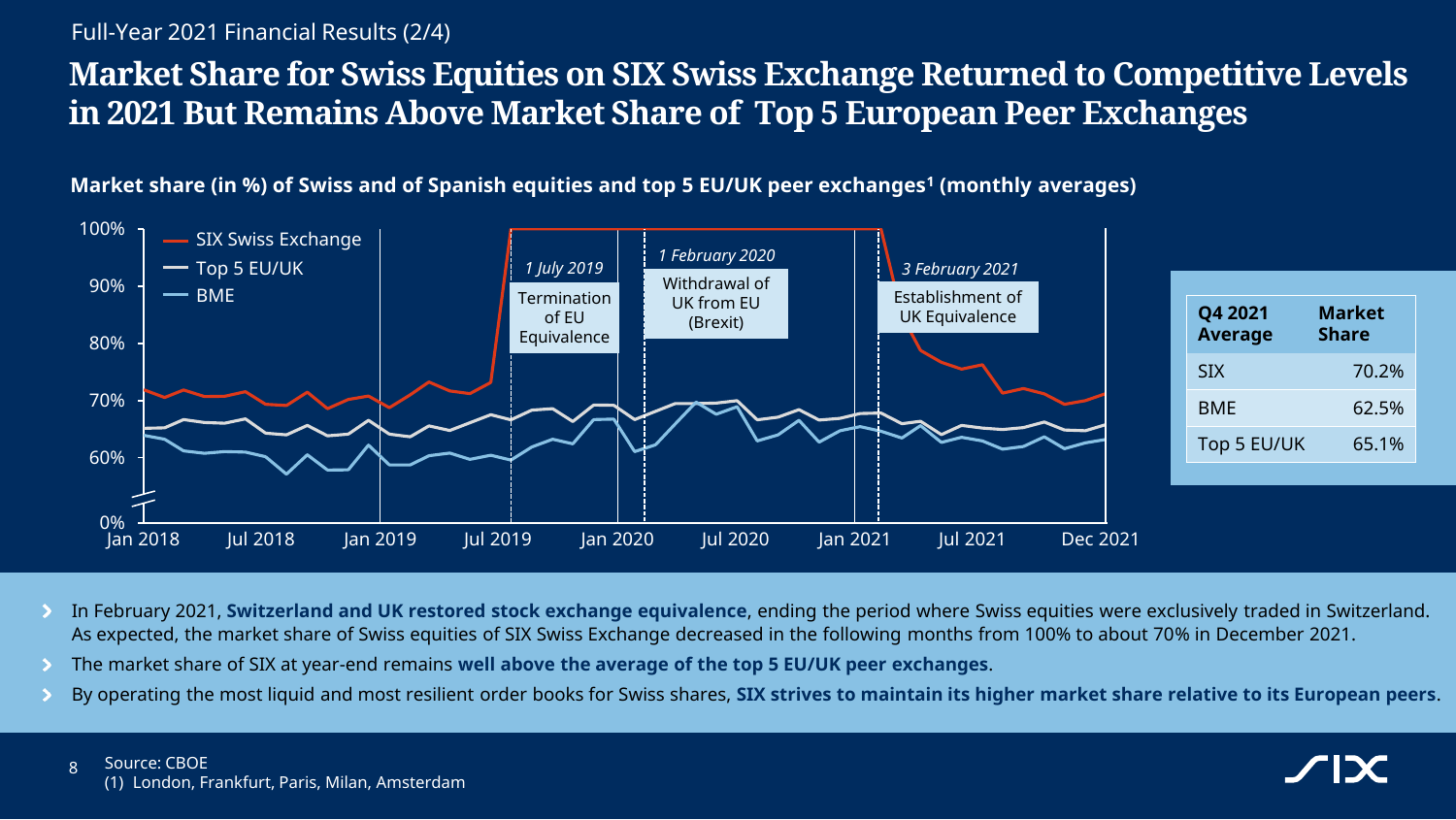#### Full-Year 2021 Financial Results (3/4)

## **Non-operating Result Substantially Impacted by One-Off Effects Related to Participation in Worldline**

The **share of profit of associates** was impacted by an impairment resulting from the announced sale of Worldline's Terminals, Solutions & Services ("TSS") business. In contrast, 2020 **net financial results** had been positively affected by the partial sale of Worldline shares held by SIX. **1**

As a result of the extraordinary effects mentioned above, **Group net profit** decreased compared to the previous year despite an increase in operating result. **Adjusted** for Worldline-related effects, **Group net profit** rose 37.3% compared to the previous year. **2**

For 2021, the Board of Directors recommends that the Annual General Meeting approves an **ordinary dividend per share** of CHF 4.75, representing a 53% **pay-out ratio**<sup>2</sup> (PY 65%). **3**

- (1) 2020 SIX financial results include BME results since closing in June. Any results of BME prior to the acquisition are not considered.
- (2) According to the dividend policy, the distribution is based on the reported Group net profit without effects from the participation in Worldline.
- Adjusted for effects from the participation in Worldline.

| in mCHF                                | FY 2021                    | FY 20201   | Δ        |
|----------------------------------------|----------------------------|------------|----------|
| Total operating income                 | 1'498.3                    | 1'375.9    | $+8.9%$  |
| Total operating expenses               | $-1'076.6$                 | $-1'008.6$ | $+6.7%$  |
| <b>EBITDA</b>                          | 421.7                      | 367.3      | $+14.8%$ |
| Depreciation & amortization            | $-173.6$                   | $-141.9$   | $+22.4%$ |
| <b>Operating Profit</b>                | 248.0                      | 225.4      | $+10.0%$ |
| Share of profit of associates          | $-102.1$                   | 15.7       | n/a      |
| Net financial result                   | $\vert$ 1<br>1.3           | 273.8      | n/a      |
| <b>EBIT</b>                            | 147.2                      | 515.0      | $-71.4%$ |
| Net interest and tax expenses          | $-73.7$                    | $-76.7$    | $-3.9%$  |
| <b>Group net profit</b>                | 73.5                       | 438.2      | $-83.2%$ |
| Adjusted Group net profit <sup>3</sup> | $\left( 2\right)$<br>174.7 | 127.3      | $+37.3%$ |
|                                        |                            |            |          |
| Dividend paid per share (CHF)          | 3 <sup>1</sup><br>4.75     | 4.30       | $+10.5%$ |

9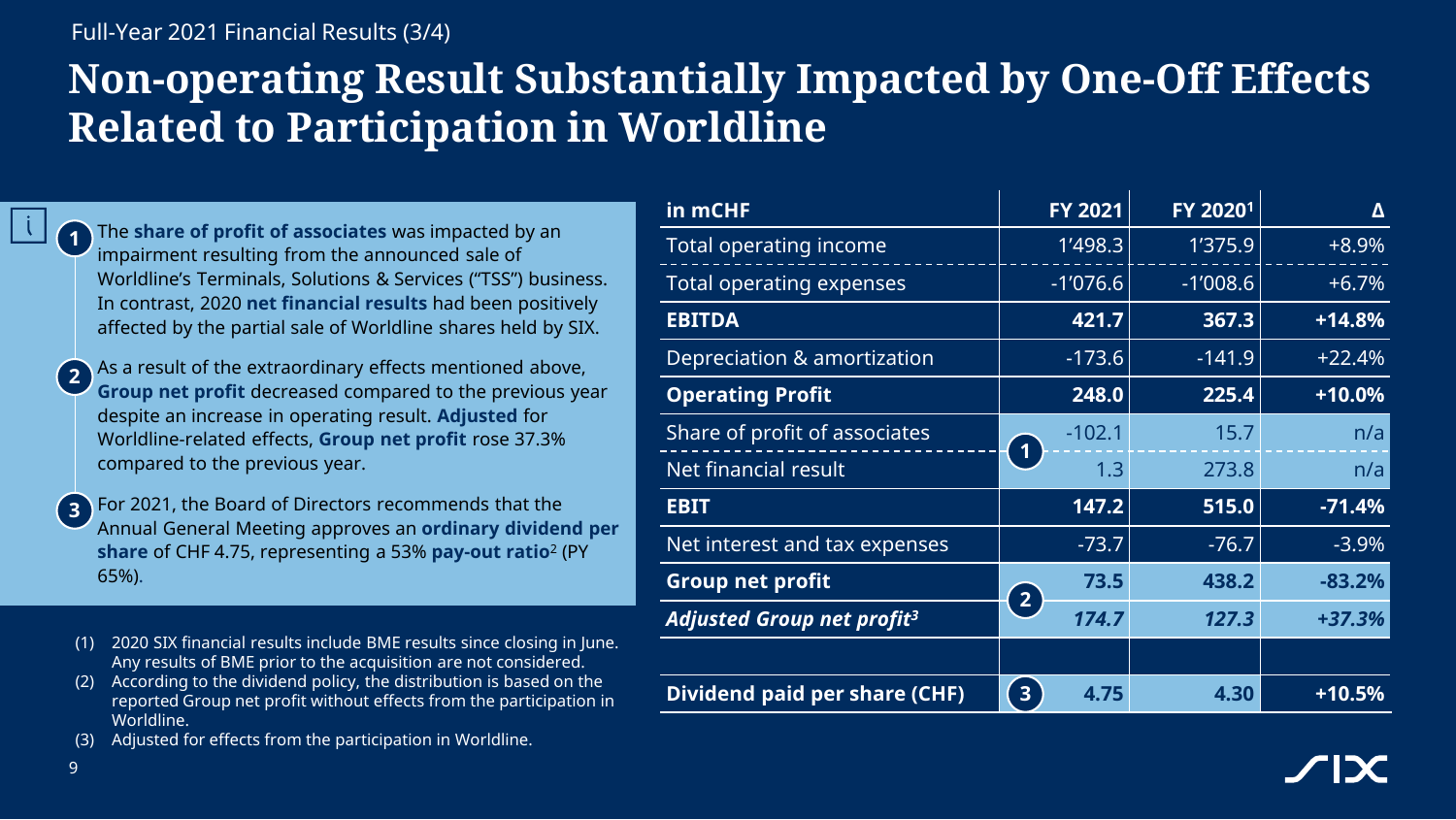Full-Year 2021 Financial Results (4/4)

## **Total Operating Income and Profit Contribution by Business Unit (excl. Corporates)**



(1) Corporates not included.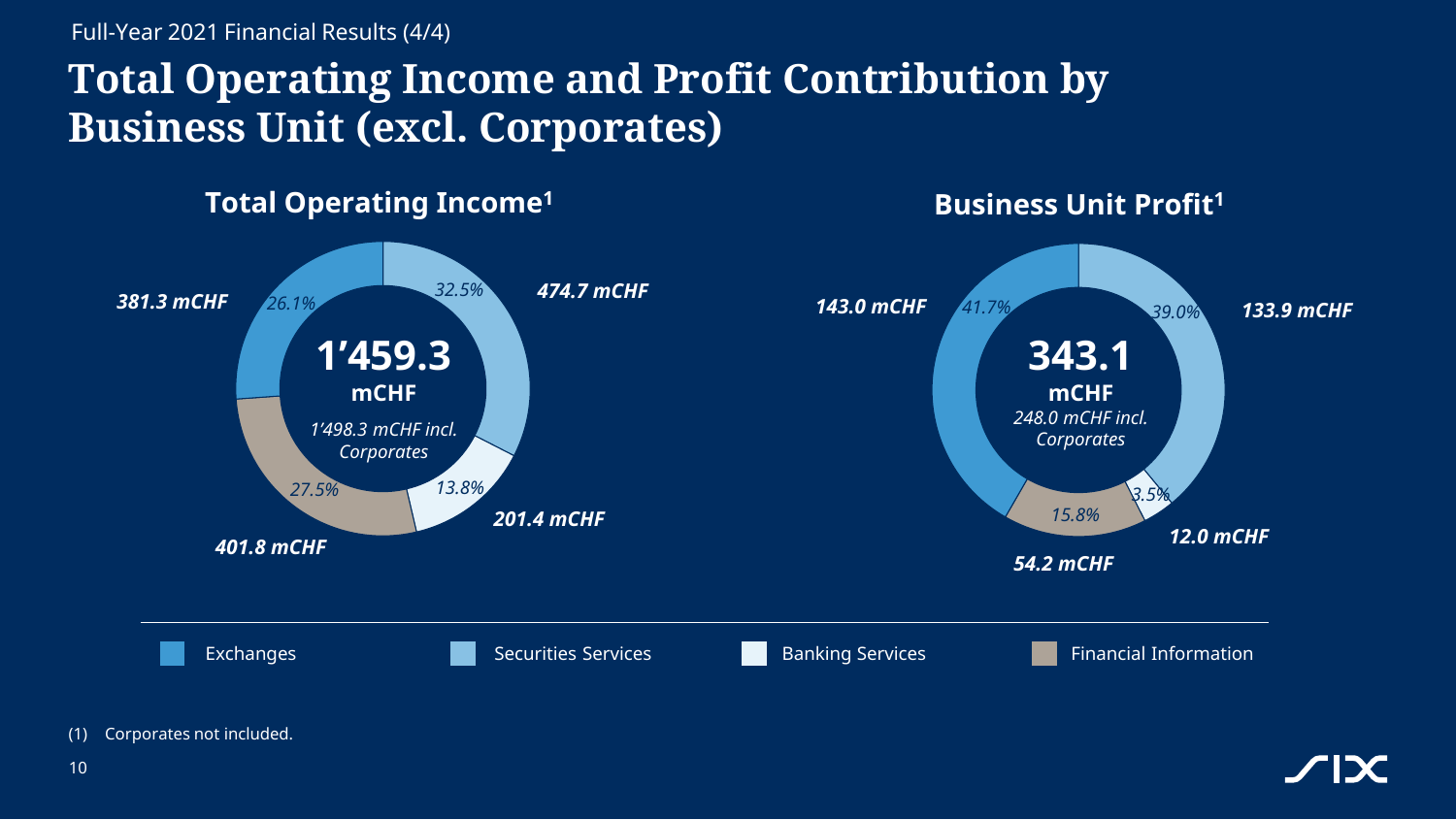#### Full-Year 2021 Segment Information

## **Exchanges**

- After record-high market volatility in 2020, **volatility settled on a historically still elevated but lower level** in 2021, resulting in a year-on-year decrease of trading volumes on the exchanges in Switzerland and Spain.
- Five companies were newly listed at the **SIX Swiss Exchange**  in 2021, including the first SPAC. SIX also launched Sparks, a new market segment targeting SMEs.
- At BME, the **Spanish Stock Exchanges**, three IPOs were recorded. The BME Growth segment attracted new 16 companies in 2021.
- **In September, SIX Digital Exchange** (SDX) received its **regulatory approval** by FINMA. In November, SDX went live by issuing the first **digital bond** in a fully regulated environment.
- The **mutual recognition of equivalence** of market regulation between the UK and Switzerland led to a decrease in market share of the SIX Swiss Exchange in Swiss equities from 100% in 2020 to 70% in Q4 2021.

| <b>Financial Figures (in mCHF)</b>                               |                | FY 2021 FY 2020 | $\Delta$ 2020 |
|------------------------------------------------------------------|----------------|-----------------|---------------|
| <b>Total operating income</b>                                    | 381.3          | 356.4           | 7%            |
| <b>Total operating expenses</b>                                  | $-228.0$       | $-183.5$        | 24%           |
| Depreciation, amortization &<br>impairm.                         | $-10.3$        | $-6.4$          | 61%           |
| <b>Business unit profit</b>                                      | 143.0          | 166.6           | $-14%$        |
| Business unit profit margin                                      | 37.5%          | 46.7%           | -9pp          |
|                                                                  |                |                 |               |
| <b>Business Figures</b>                                          | <b>FY 2021</b> | <b>FY 2020</b>  | △ 2020        |
| <b>Swiss stock exchange</b><br>trading turnover (bnCHF)          | 1'281.6        | 1'752.4         | $-27%$        |
| Spanish stock exchange<br>trading turnover Equities only (bnEUR) | 379.5          | 429.7           | $-12%$        |
| <b>Market share CH</b> (average Q4)                              | 70.2%          | 100%            | $-30pp$       |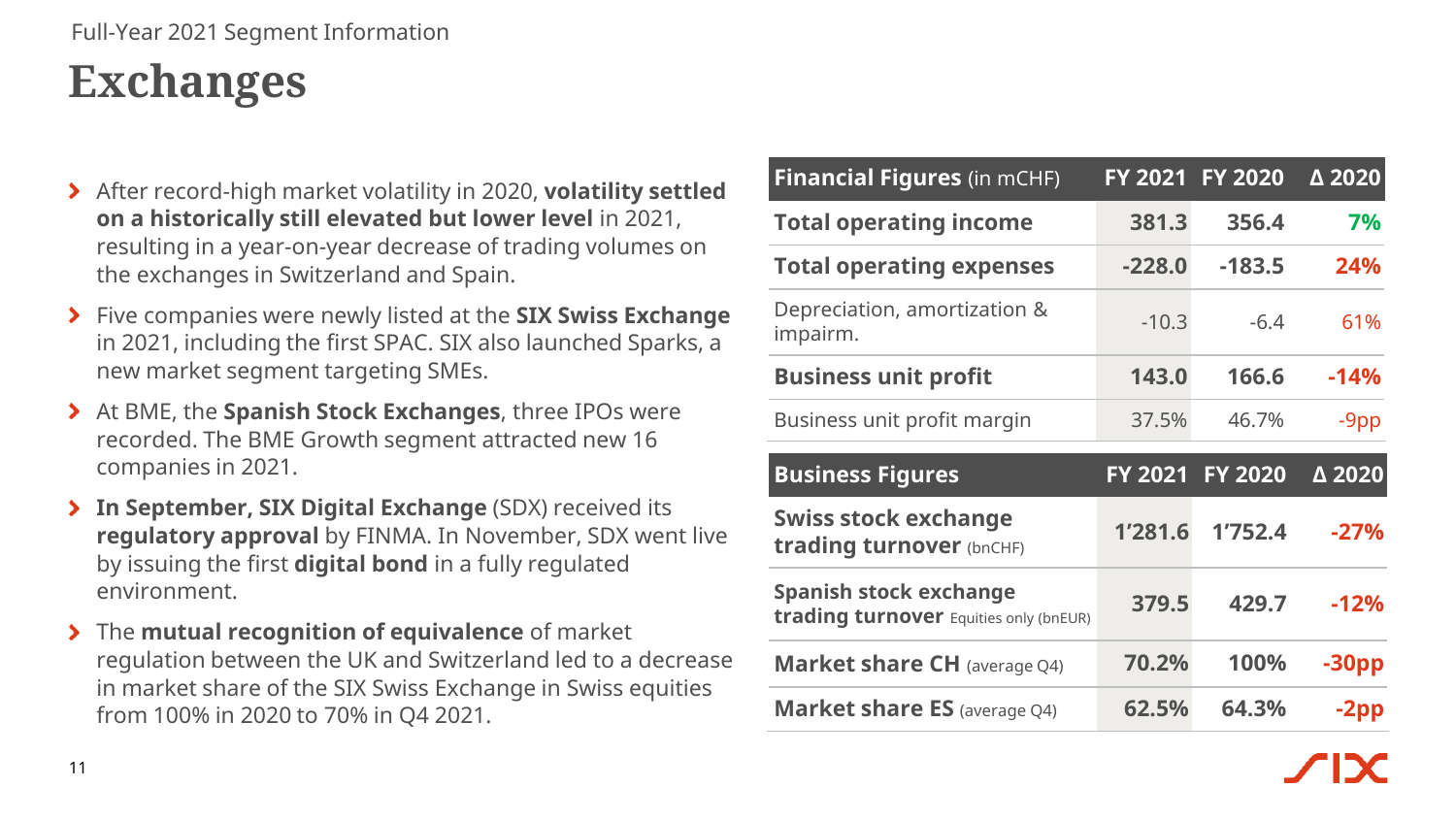## **Securities Services**

| <b>Financial Figures (in mCHF)</b>        | <b>FY 2021</b>                                            | <b>FY 2020</b> | △ 2020     |
|-------------------------------------------|-----------------------------------------------------------|----------------|------------|
| <b>Total operating income</b>             | 474.7                                                     | 406.0          | <b>17%</b> |
| <b>Total operating expenses</b>           | $-334.4$                                                  | $-289.1$       | 16%        |
| Depreciation, amortization &<br>impairm.  | $-6.5$                                                    | $-8.2$         | $-20%$     |
| <b>Business unit profit</b>               | 133.9                                                     | 108.7          | 23%        |
| Business unit profit margin               | 28.2%                                                     | 26.8%          | 1pp        |
| <b>Business Figures</b>                   | <b>FY 2021</b>                                            | <b>FY 2020</b> | △ 2020     |
| <b>CH Deposit volume (avg.;</b><br>bnCHF) | 4'079.7                                                   | 3'522.9        | 16%        |
| <b>ES Deposit volume (avg.;</b>           | $\begin{array}{c} \bigcap A \cap A & \bigcap \end{array}$ | ר ההרור        | on/        |

bnEUR) **2'494.2 2'300.2 8%**

| > High index levels and the continued, elevated level of     |
|--------------------------------------------------------------|
| trading volatility <b>positively impacted</b> the results of |
| Securities Services.                                         |

- SIX expanded its **international custody** business by establishing new legal entities in **Singapore** and the **US**.
- SIX was appointed **global custody solution provider** by Athens Stock Exchange, further increasing custody volumes.
- BME entered a **new settlement connection** with Italian Central Securities Depository (CSD).
- ▶ Record volumes of outstanding trades on the Swiss repo market resulted in a **robust SARON**, the replacement of the previously used LIBOR.
- In September, SIX signed the agreement to fully acquire the European trade repository **Regis-TR**.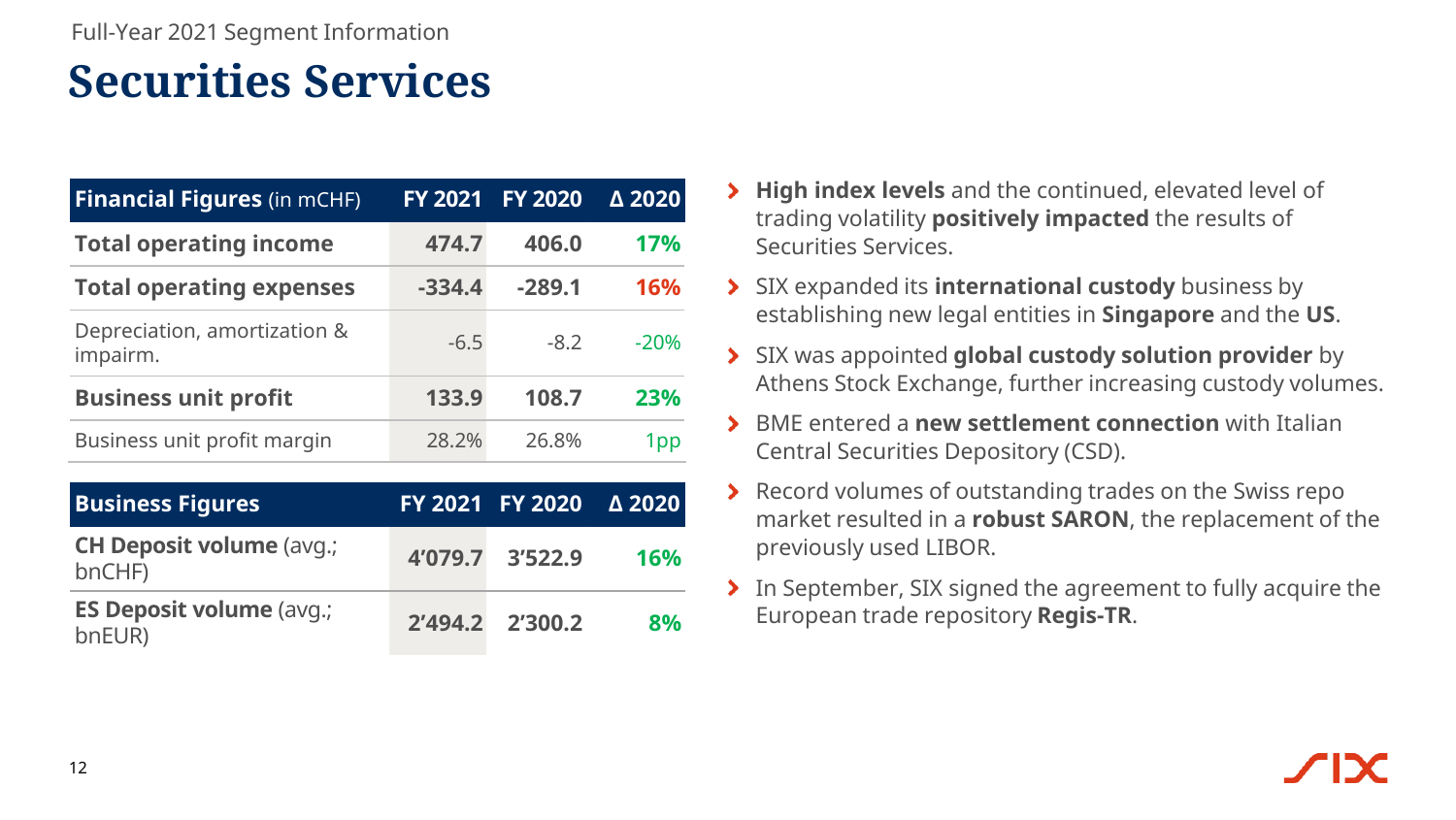#### Full-Year 2021 Segment Information

## **Banking Services**

- **ATM transactions** stabilized on a **lower level** than before the pandemic. SIX is launching new services aimed to **reduce operating cost of ATMs** for its customers.
- **Debit card transactions recovered** from COVID-19-induced reductions, surpassing 1 billion transactions in 2021 and outweighing the negative effect of the pandemic on cash use.
- **Interbank payments increased** in 2021 in Swiss Interbank Clearing, European Interbank Clearing and at the European Correspondence Bank SECB.
- In 2021, more than **50 million transactions** were made via **eBill**. By the end of the year, more than 2.4 million users had paid bills via the service.
- **bLink** further ventures into API-based business models for banks. As a result, St. Galler Kantonalbank and Zürcher Kantonalbank activated the OpenWealth APIs via bLink.

| <b>Financial Figures (in mCHF)</b>       | FY 2021 FY 2020 |                 | △ 2020    |
|------------------------------------------|-----------------|-----------------|-----------|
| <b>Total operating income</b>            | 201.4           | 186.0           | 8%        |
| <b>Total operating expenses</b>          | $-177.9$        | $-172.5$        | <b>3%</b> |
| Depreciation, amortization &<br>impairm. | $-11.5$         | $-17.5$         | $-34%$    |
| <b>Business unit profit</b>              | 12.0            | $-4.0$          | n/a       |
| Business unit profit margin              | 6.0%            | $-2.1%$         | 8pp       |
|                                          |                 |                 |           |
| <b>Business Figures</b>                  |                 | FY 2021 FY 2020 | △ 2020    |
| <b>Number of cards (avg.; '000)</b>      | 10'626          | 10'602          | 0%        |
| <b>SIC transactions ('000)</b>           |                 | 893'533 728'330 | 23%       |
| eBill transactions (million)             | 50.7            | 39.8            | 27%       |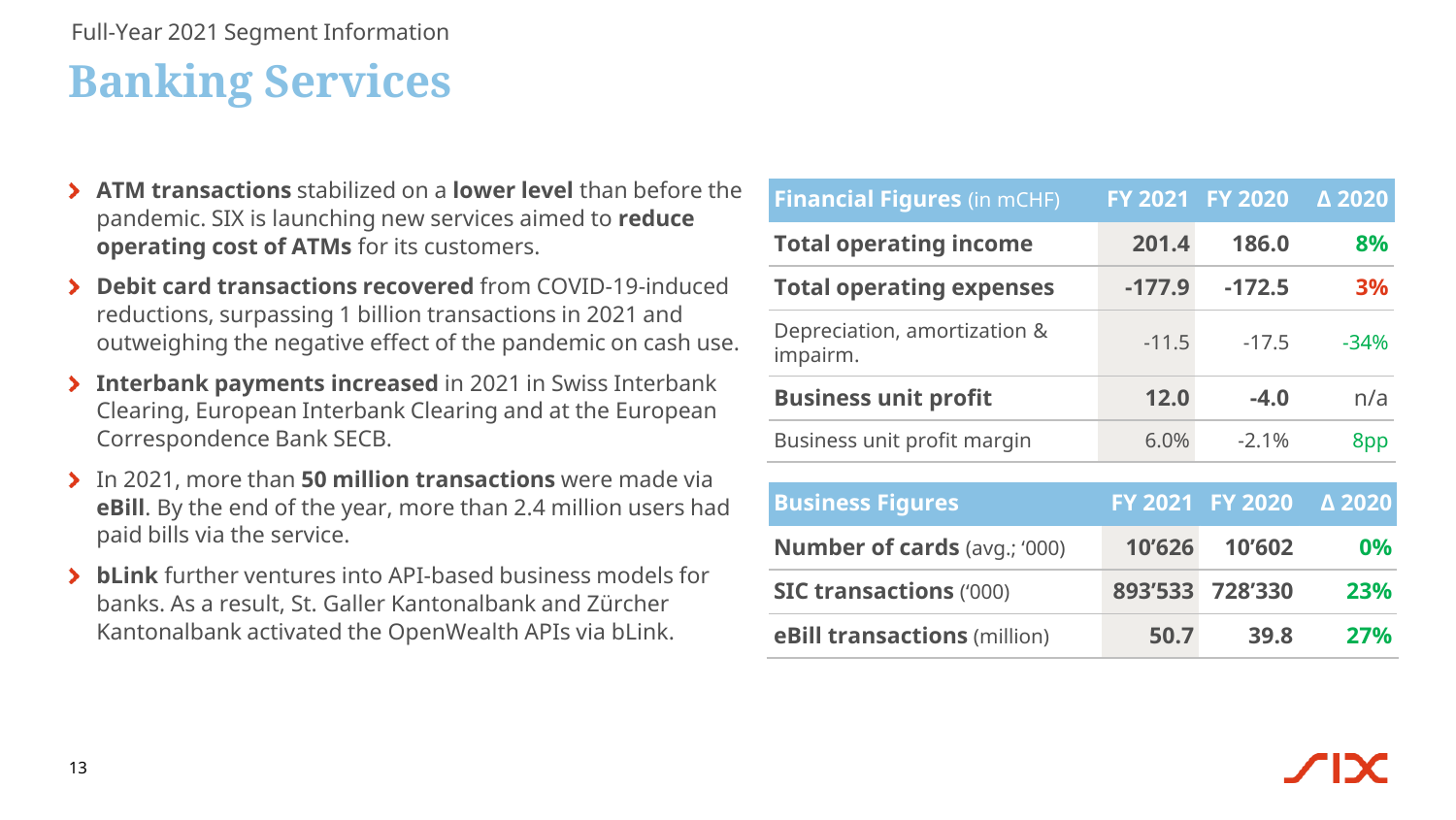### **Financial Information** Full-Year 2021 Segment Information

| <b>Financial Figures (in mCHF)</b>       |          | FY 2021 FY 2020 | △ 2020    |
|------------------------------------------|----------|-----------------|-----------|
| <b>Total operating income</b>            | 401.8    | 382.9           | <b>5%</b> |
| <b>Total operating expenses</b>          | $-335.7$ | $-319.4$        | <b>5%</b> |
| Depreciation, amortization &<br>impairm. | $-11.9$  | $-10.3$         | 16%       |
| <b>Business unit profit</b>              | 54.2     | 53.3            | 2%        |
| Business unit profit margin              | 13.5%    | 13.9%           | 0pp       |

- Main growth driver was the **core business** with reference data, pricing data and corporate actions which accounts for the largest share of the financial information business at SIX.
- SIX launched several **new indices in 2021, including ESG indices** in Switzerland, Spain and the Nordics.
- SIX made **two strategic acquisitions** in 2021: A majority stake in ESG and alternative Data specialist **Orenda**; acquisition of **Ultumus**, which specializes in international index and ETF data.
- Regulatory Services expanded its offering to **ESG regulatory data**, thereby strengthening SIX position as one of the leaders in the tax and regulatory space.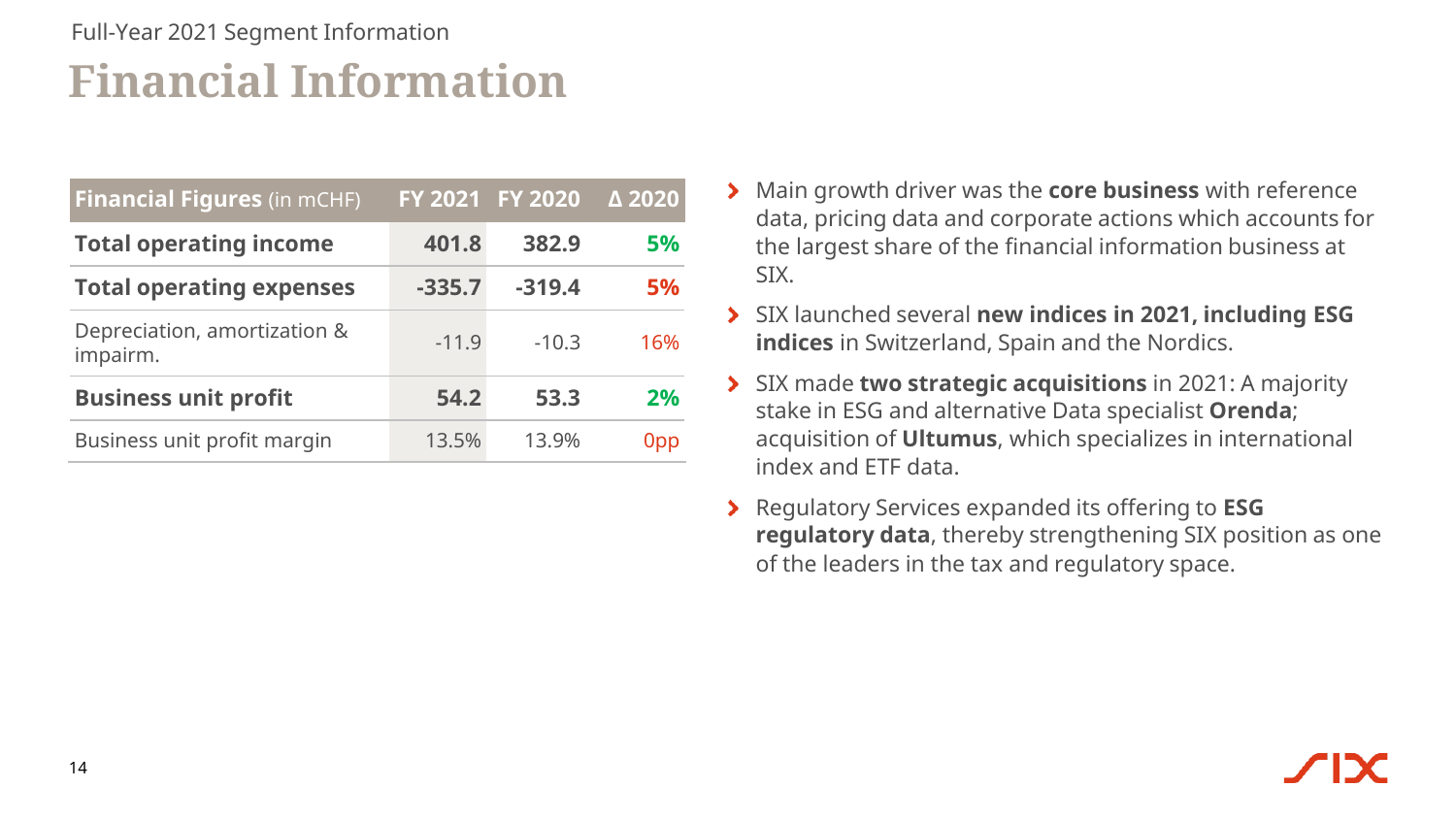

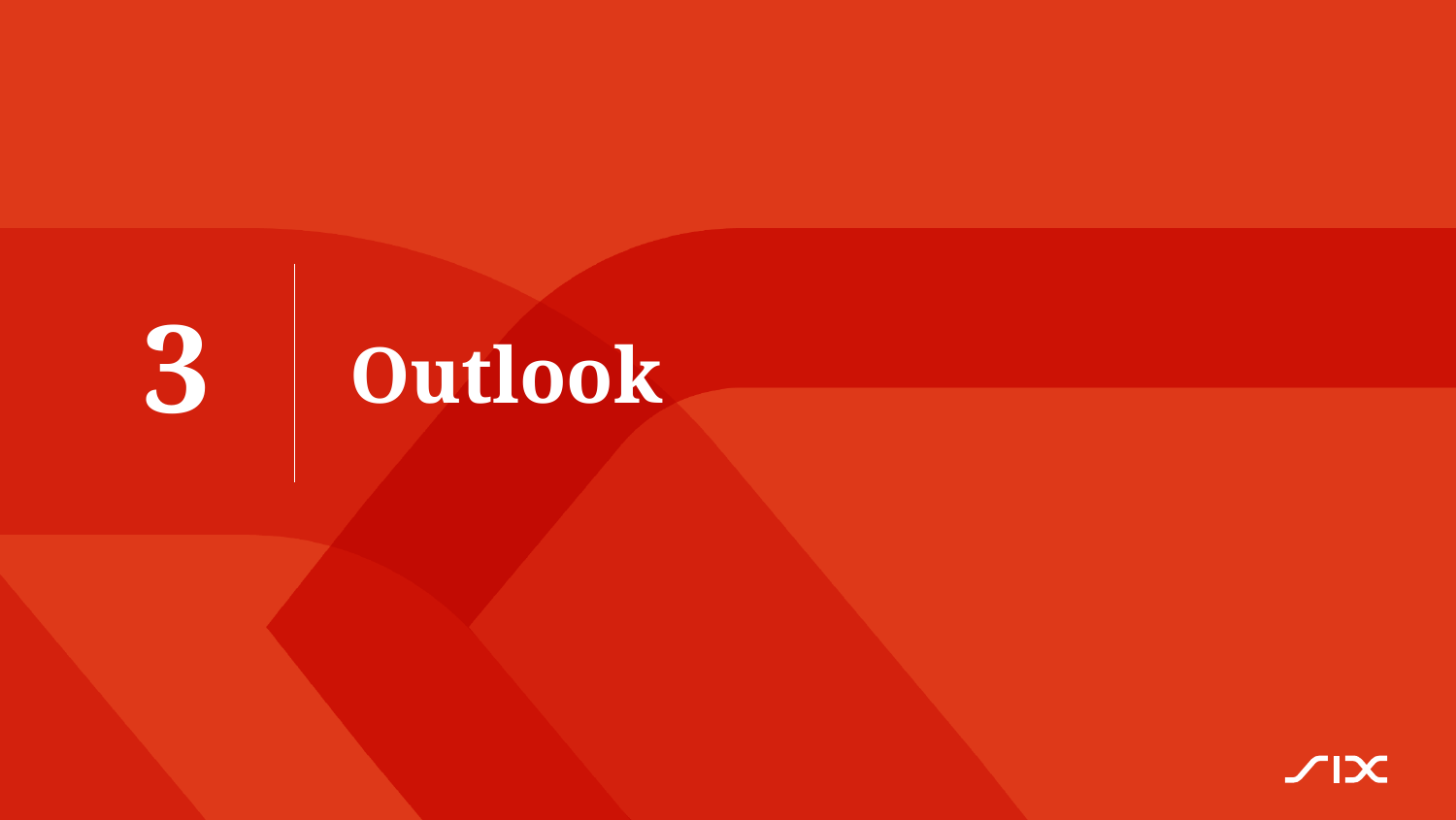## **Financial Outlook 2022-2024**



For the 2022-2024 horizon, SIX aims to **increase its revenues** by >4% p.a. while also making **efficiency gains and cost reductions**. The resulting **increase in profitability** will further **improve the financial flexibility of SIX,** ensuring sufficient financing for continuing investments to **further strengthen the competitiveness of the Swiss and Spanish financial centers** and expand our global footprint.

For the next 3 years, SIX aims to increase its revenues by more than 4% annually, mainly by **realizing further revenue synergies** from the BME acquisition and **introducing a series of new products and services** along the entire value chain.

#### **Further focus points include:**

- > Implementing an ESG strategy to facilitate sustainable finance
- > Expanding global footprint
- Seizing inorganic growth opportunities in all business segments
- > Exploring further emerging industry trends



**financial flexibility & investment strength**

#### **Revenue increase by > 4% p.a. Efficiency gains and cost reductions**

SIX launched an **ambitious cost saving program**  that aims to significantly optimize operating costs until 2024. This is running alongside the ongoing **Continuous Improvement Program.**

#### **Thereby, a special focus is put on:**

- > Driving continuous efficiency increase through automation and robotics
- **>** Realizing cost synergies from various acquisitions, especially BME
- > Optimizing global distribution of resources and further leverage international locations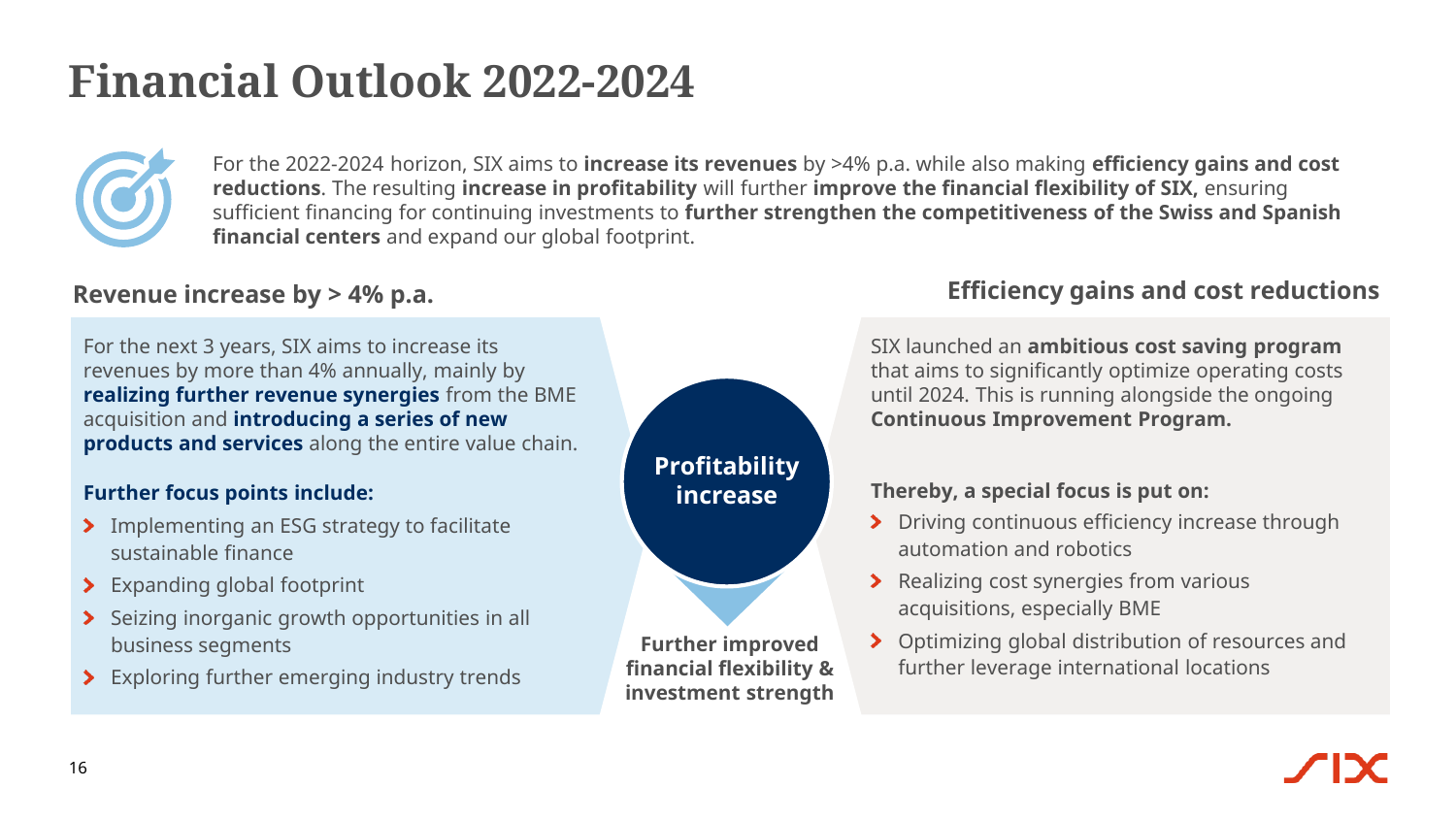# **Thank You for Your Attention!**

We are looking forward to answering your questions.